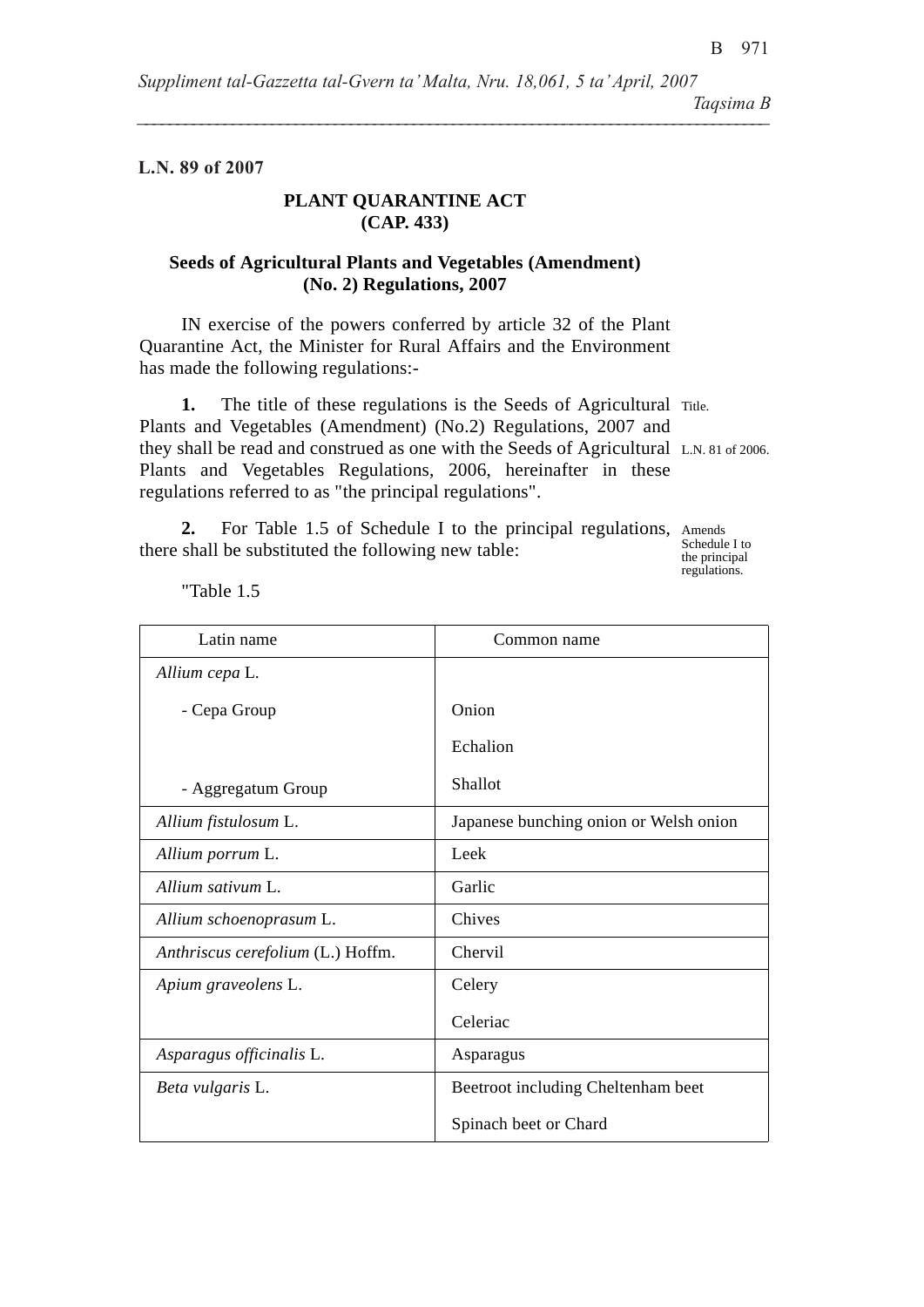|--|--|--|

| Brassica oleracea L.                           | Curly kale                              |
|------------------------------------------------|-----------------------------------------|
|                                                | Cauliflower                             |
|                                                | Sprouting broccoli or Calabrese         |
|                                                | <b>Brussels</b> sprouts                 |
|                                                | Savoy cabbage                           |
|                                                | White cabbage                           |
|                                                | Red cabbage                             |
|                                                | Kohlrabi                                |
| Brassica rapa L.                               | Chinese cabbage                         |
|                                                | Turnip                                  |
| Capsicum annuum L.                             | Chilli or Pepper                        |
| Cichorium endivia L.                           | Curled-leaved endive                    |
|                                                | Plain-leaved endive                     |
| Cichorium intybus L.                           | Witloof chicory                         |
|                                                | Large-leaved chicory or Italian chicory |
|                                                | Industrial chicory                      |
| Citrullus lanatus (Thunb.) Matsum. et<br>Nakai | Watermelon                              |
| Cucumis melo L.                                | Melon                                   |
| Cucumis sativus L.                             | Cucumber                                |
|                                                | Gherkin                                 |
| Cucurbita maxima Duchesne                      | Gourd                                   |
| Cucurbita pepo L.                              | Marrow or Courgette                     |
| Cynara cardunculus L.                          | Globe artichoke                         |
|                                                | Cardoon                                 |
| Daucus carota L.                               | Carrot                                  |
|                                                | Fodder carrot                           |
| Foeniculum vulgare Mill.                       | Fennel                                  |
| Lactuca sativa L.                              | Lettuce                                 |
| Lycopersicon esculentum Mill.                  | Tomato                                  |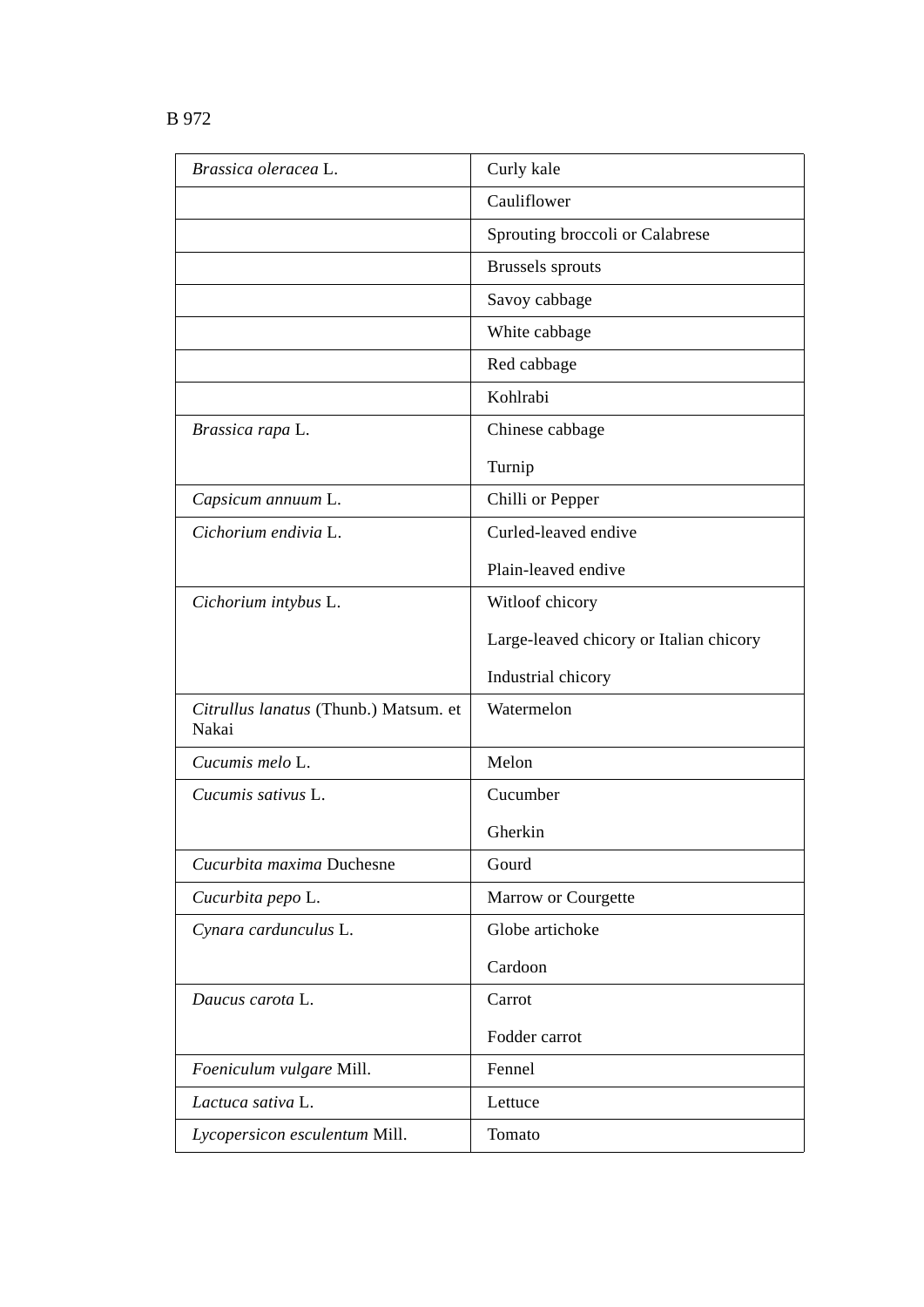| Petroselinum crispum (Mill.) Nyman<br>ex A. W. Hill | Parsley                      |
|-----------------------------------------------------|------------------------------|
| Phaseolus coccineus L.                              | Runner bean                  |
| Phaseolus vulgaris L.                               | Dwarf French bean            |
|                                                     | Climbing French bean         |
| Pisum sativum L. (partim)                           | Wrinkled pea                 |
|                                                     | Round pea                    |
|                                                     | Sugar pea                    |
| Raphanus sativus L.                                 | Radish                       |
|                                                     | <b>Black</b> radish          |
| Rheum rhabarbarum L.                                | Rhubarb                      |
| Scorzonera hispanica L.                             | Scorzonera or Black salsify  |
| Solanum melongena L.                                | Aubergine or Egg plant       |
| Spinacia oleracea L.                                | Spinach                      |
| Valerianella locusta (L.) Laterr.                   | Corn salad or Lamb's lettuce |
| Vicia faba L. (partim)                              | Broad bean                   |
| Zea mays L. (partim)                                | Sweet corn                   |
|                                                     | Popcorn".                    |

Amends **3.** For Table 1.16 of Schedule III to the principal regulations, there shall be substituted the following new table:

Schedule III to the principal regulations.

"Table 1.16

| <b>Species</b>       | Minimum<br>analytical<br>purity<br>(% by weight) | Maximum<br>content of<br>seeds of other<br>plant species<br>(% by weight) | Minimum<br>germination<br>(% clusters<br>of pure<br>seed) |
|----------------------|--------------------------------------------------|---------------------------------------------------------------------------|-----------------------------------------------------------|
| Allium cepa          | 97                                               | 0.5                                                                       | 70                                                        |
| Allium fistulosum    | 97                                               | 0.5                                                                       | 65                                                        |
| Allium porrum        | 97                                               | 0.5                                                                       | 65                                                        |
| Allium sativum       | 97                                               | 0.5                                                                       | 65                                                        |
| Allium schoenoprasum | 97                                               | 0.5                                                                       | 65                                                        |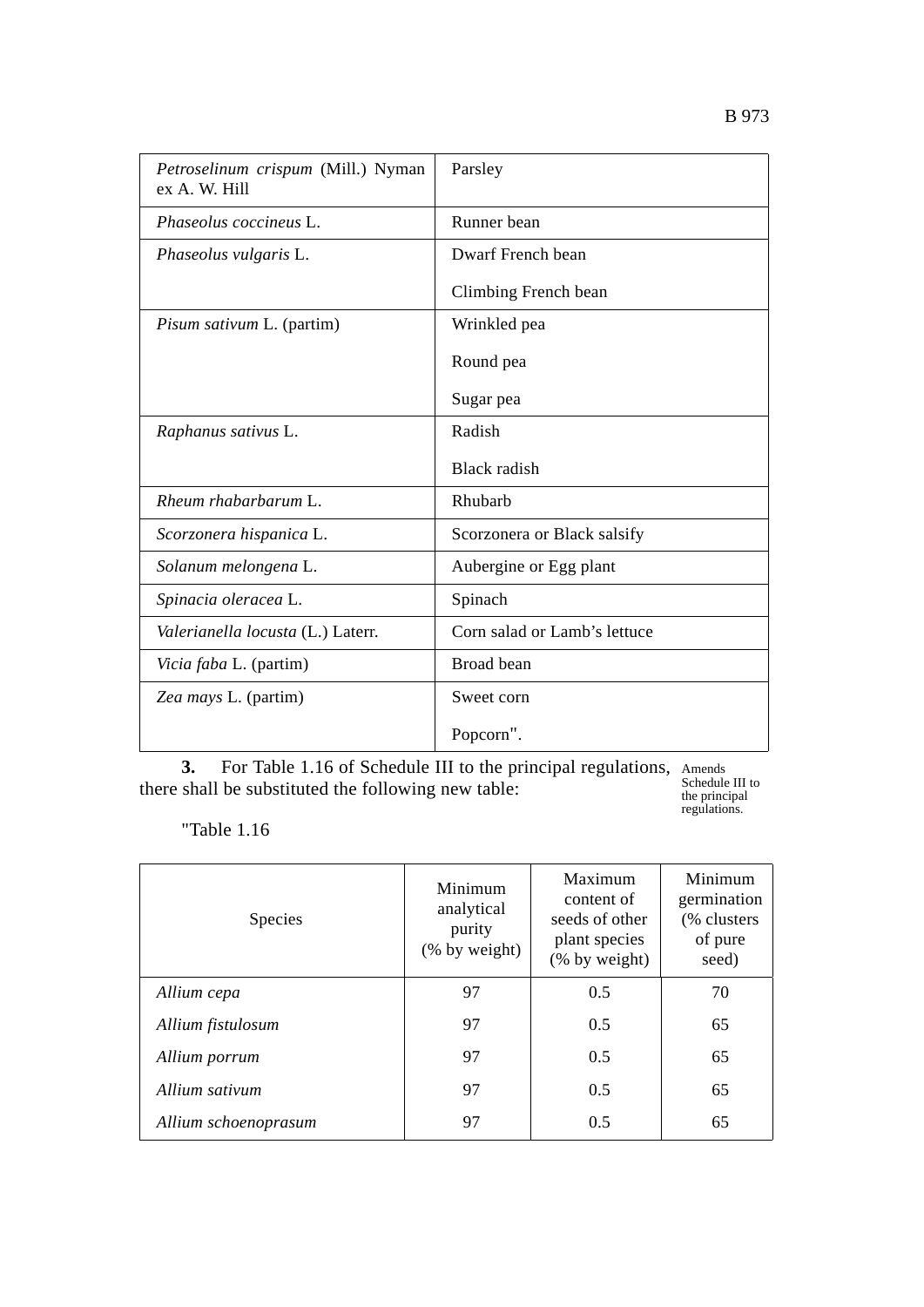## B 974

| Anthriscus cerefolium                                                            | 96 | 1.0          | 70            |
|----------------------------------------------------------------------------------|----|--------------|---------------|
| Apium graveolens                                                                 | 97 | 1.0          | 70            |
| Asparagus officinalis                                                            | 96 | 0.5          | 70            |
| Beta vulgaris (Cheltenham beet)                                                  | 97 | 0.5          | 50 (clusters) |
| Beta vulgaris (others)                                                           | 97 | 0.5          | 70 (clusters) |
| Brassica oleracea (cauliflower)                                                  | 97 | 1.0          | 70            |
| Brassica oleracea (other than<br>cauliflower)                                    | 97 | 1.0          | 75            |
| Brassica rapa (Chinese cabbage)                                                  | 97 | 1.0          | 75            |
| Brassica rapa (turnip)                                                           | 97 | 1.0          | 80            |
| Capsicum annuum                                                                  | 97 | 0.5          | 65            |
| Cichorium endivia                                                                | 95 | 1.0          | 65            |
| Cichorium intybus (Witloof &<br>large-leaved<br>chicory<br>[Italian<br>chicory]) | 95 | 1.5          | 65            |
| (Industrial<br>Cichorium<br>intybus<br>chicory)                                  | 97 | $\mathbf{1}$ | 80            |
| Citrillus lanatus                                                                | 98 | 0.1          | 75            |
| Cucumis melo                                                                     | 98 | 0.1          | 75            |
| Cucumis sativus                                                                  | 98 | 0.1          | 80            |
| Cucurbita maxima                                                                 | 98 | 0.1          | 80            |
| Cucurbita pepo                                                                   | 98 | 0.1          | 75            |
| Cynara cardunculus                                                               | 96 | 0.5          | 65            |
| Daucus carota                                                                    | 95 | 1.0          | 65            |
| Foeniculum vulgare                                                               | 96 | 1.0          | 70            |
| Lactuca sativa                                                                   | 95 | 0.5          | 75            |
| Lycopersicon esculentum                                                          | 97 | 0.5          | 75            |
| Petroselinum crispum                                                             | 97 | 1.0          | 65            |
| Phaseolus coccineus                                                              | 98 | 0.1          | 80            |
| Phaseolus vulgaris                                                               | 98 | 0.1          | 75            |
| Pisum sativum                                                                    | 98 | 0.1          | 80            |
| Raphanus sativus                                                                 | 97 | 1.0          | 70            |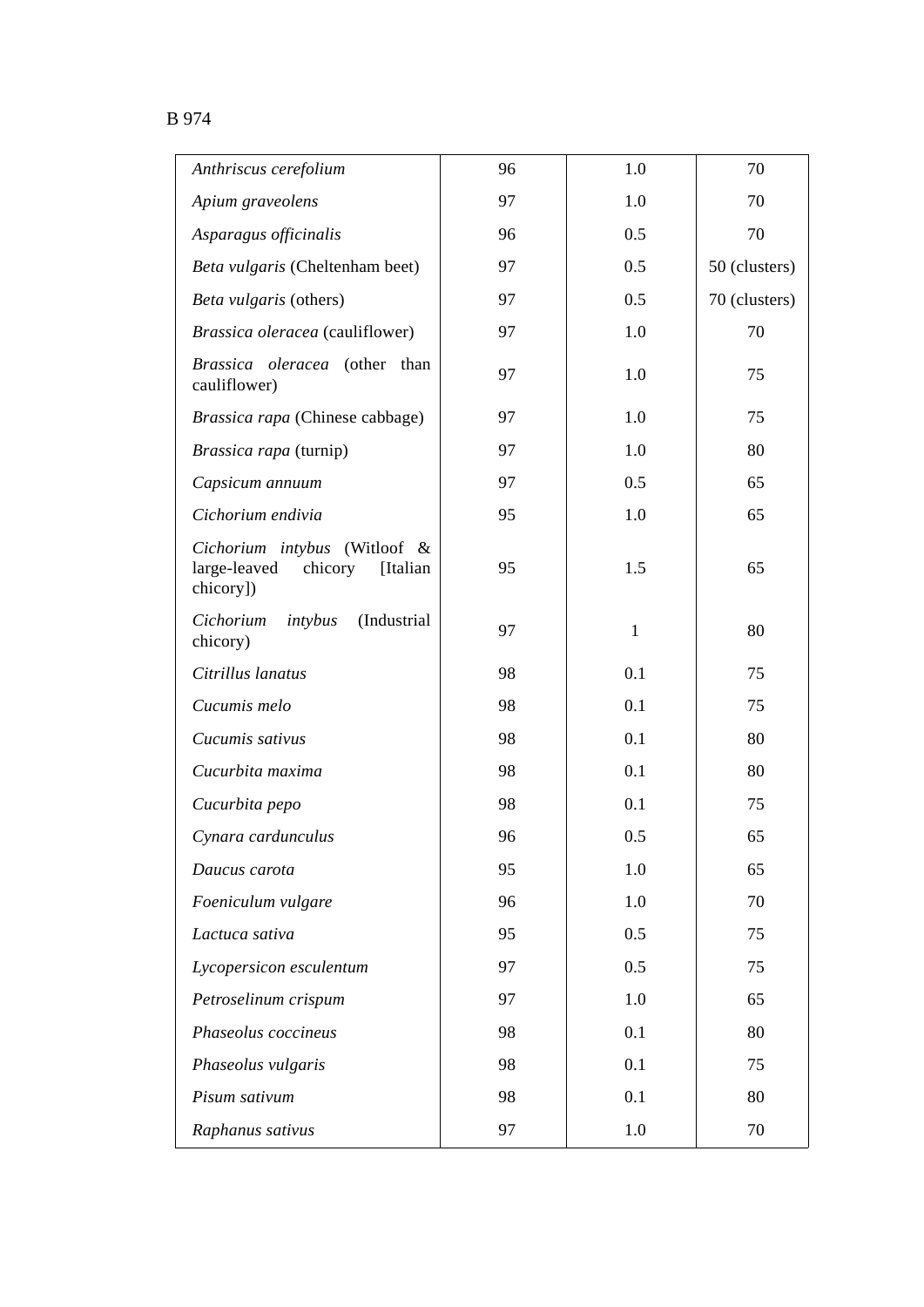|--|

| Rheum rhabarbarum    | 97 | 0.5 | 70   |
|----------------------|----|-----|------|
| Scorzonera hispanica | 95 | 1.0 | 70   |
| Solanum melongena    | 96 | 0.5 | 65   |
| Spinacia oleracea    | 97 | 1.0 | 75   |
| Valerianella locusta | 95 | 1.0 | 65   |
| Vicia faba           | 98 | 0.1 | 80   |
| Zea mays             | 98 | 0.1 | 85". |

**4.** For Table 1.20 of Schedule IV to the principal regulations, there shall be substituted the following new table:

Amends Schedule IV to the principal regulations.

"Table 1.20

| Species                                                                 | Weight (grams) |
|-------------------------------------------------------------------------|----------------|
| 1                                                                       | $\overline{2}$ |
| Allium cepa                                                             | 25             |
| Allium fistulosum                                                       | 15             |
| Allium porrum                                                           | 20             |
| Allium sativum                                                          | 20             |
| Allium schoenoprasum                                                    | 15             |
| Anthriscus cerefolium                                                   | 20             |
| Apium graveolens                                                        | 5              |
| Asparagus officinalis                                                   | 100            |
| Beta vulgaris                                                           | 100            |
| Brassica oleracea (all kinds)                                           | 25             |
| Brassica rapa                                                           | 20             |
| Capsicum annuum                                                         | 40             |
| Cichorium endivia                                                       | 15             |
| Cichorium intybus (Witloof & large-leaved chicory [Italian<br>chicory]) | 15             |
| Cichorium intybus (Industrial chicory)                                  | 50             |
| Citrullus lanatus                                                       | 250            |
| Cucumis melo                                                            | 100            |